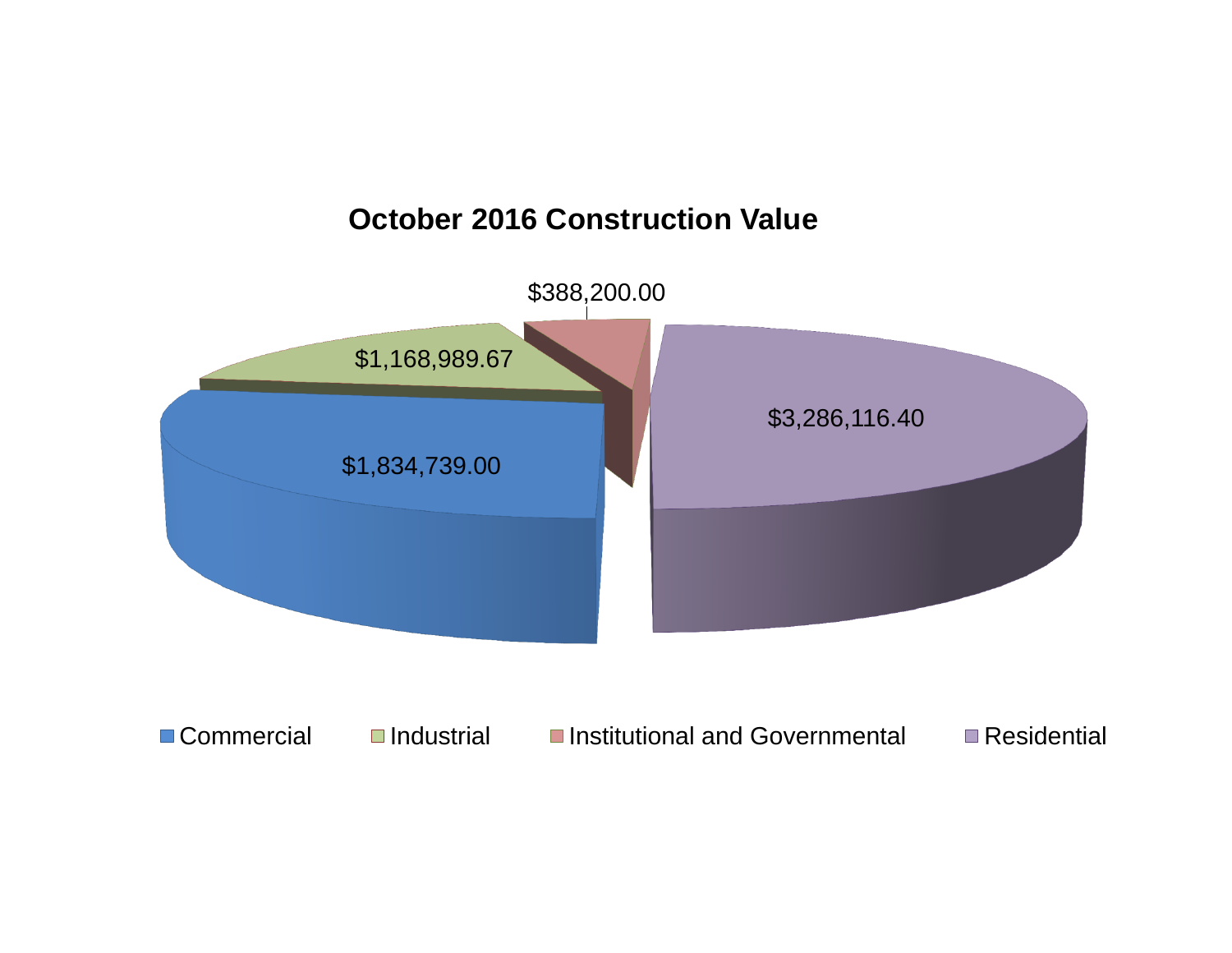**Government legislative**



**Community Development and Enterprise Services Building Division**

**Tel: (705) 759-5410Fax: (705) 541-7165**

## **BUILDING PERMITS SUMMARY**

|                                                             |                                  |                          |                      |                                  | 2016/10/01 to 2016/10/31                         |              |                                  |                          |                      |
|-------------------------------------------------------------|----------------------------------|--------------------------|----------------------|----------------------------------|--------------------------------------------------|--------------|----------------------------------|--------------------------|----------------------|
|                                                             |                                  | <b>New Construction</b>  |                      |                                  | <b>Alterations and Additions</b>                 |              | <b>Total</b>                     |                          |                      |
| <b>Building Type</b>                                        | <b>Num</b><br>of<br><b>Units</b> | Num of<br><b>Permits</b> | <b>Value of Work</b> | <b>Num</b><br>of<br><b>Units</b> | Num of<br><b>Value of Work</b><br><b>Permits</b> |              | <b>Num</b><br>of<br><b>Units</b> | Num of<br><b>Permits</b> | <b>Value of Work</b> |
| <b>Commercial</b>                                           |                                  |                          |                      |                                  |                                                  |              |                                  |                          |                      |
| Hotel, hotel/motel,<br>motor hotel                          | 0                                | $\pmb{0}$                | \$0.00               | $\pmb{0}$                        | 1                                                | \$25,500.00  | $\pmb{0}$                        | 1                        | \$25,500.00          |
| Office building                                             | 0                                | $\pmb{0}$                | \$0.00               | $\pmb{0}$                        | 4                                                | \$106,240.00 | 0                                | 4                        | \$106,240.00         |
| Outdoor recreational<br>building                            | 0                                | $\mathbf 0$              | \$0.00               | $\mathbf 0$                      |                                                  | \$2,500.00   | 0                                | 1                        | \$2,500.00           |
| Restaurant                                                  | 0                                | 0                        | \$0.00               | 0                                | $\overline{2}$                                   | \$160,000.00 | 0                                | $\overline{2}$           | \$160,000.00         |
| Retail and wholesale<br>outlets                             | 0                                | $\mathbf{1}$             | \$1,500,000.00       | $\pmb{0}$                        | 1                                                | \$13,499.00  | 0                                | $\overline{2}$           | \$1,513,499.00       |
| Retail complex                                              | 0                                | $\mathbf 0$              | \$0.00               | 0                                |                                                  | \$1,500.00   | 0                                | 1                        | \$1,500.00           |
| Service station, repair<br>garage and specialty<br>shop     | 0                                | $\overline{0}$           | \$0.00               | $\mathbf 0$                      | $\overline{2}$                                   | \$25,500.00  | 0                                | $\overline{2}$           | \$25,500.00          |
| Total:                                                      | $\mathbf 0$                      | 1                        | \$1,500,000.00       | $\mathbf 0$                      | 12                                               | \$334,739.00 | $\mathbf 0$                      | 13                       | \$1,834,739.00       |
| <b>Industrial</b>                                           |                                  |                          |                      |                                  |                                                  |              |                                  |                          |                      |
| Maintenance building                                        | $\mathbf 0$                      | $\mathbf 0$              | \$0.00               | $\mathbf 0$                      | $\mathbf 1$                                      | \$759,644.00 | $\mathbf 0$                      | 1                        | \$759,644.00         |
| Plant for<br>manufacturing,<br>processing and<br>assembling | 0                                | $\mathbf 0$              | \$0.00               | $\mathbf 0$                      |                                                  | \$5,000.00   | 0                                | 1                        | \$5,000.00           |
| Storage building                                            | 0                                | $\mathbf 1$              | \$150,000.00         | $\mathbf 0$                      | $\mathbf{1}$                                     | \$155,000.00 | $\mathbf 0$                      | $\overline{2}$           | \$305,000.00         |
| Utility building                                            | 0                                | 1                        | \$30,000.00          | $\pmb{0}$                        |                                                  | \$69,345.67  | 0                                | $\overline{2}$           | \$99,345.67          |
| Total:                                                      | 0                                | $\overline{\mathbf{2}}$  | \$180,000.00         | $\pmb{0}$                        | $\overline{\mathbf{4}}$                          | \$988,989.67 | 0                                | 6                        | \$1,168,989.67       |
| <b>Institutional and Governmental</b>                       |                                  |                          |                      |                                  |                                                  |              |                                  |                          |                      |
| Day care, nursing<br>home, rest home,<br>home for the bl    | 0                                | 0                        | \$0.00               | $\pmb{0}$                        | $\overline{2}$                                   | \$34,000.00  | $\pmb{0}$                        | $\overline{2}$           | \$34,000.00          |
|                                                             |                                  |                          |                      |                                  |                                                  |              |                                  |                          |                      |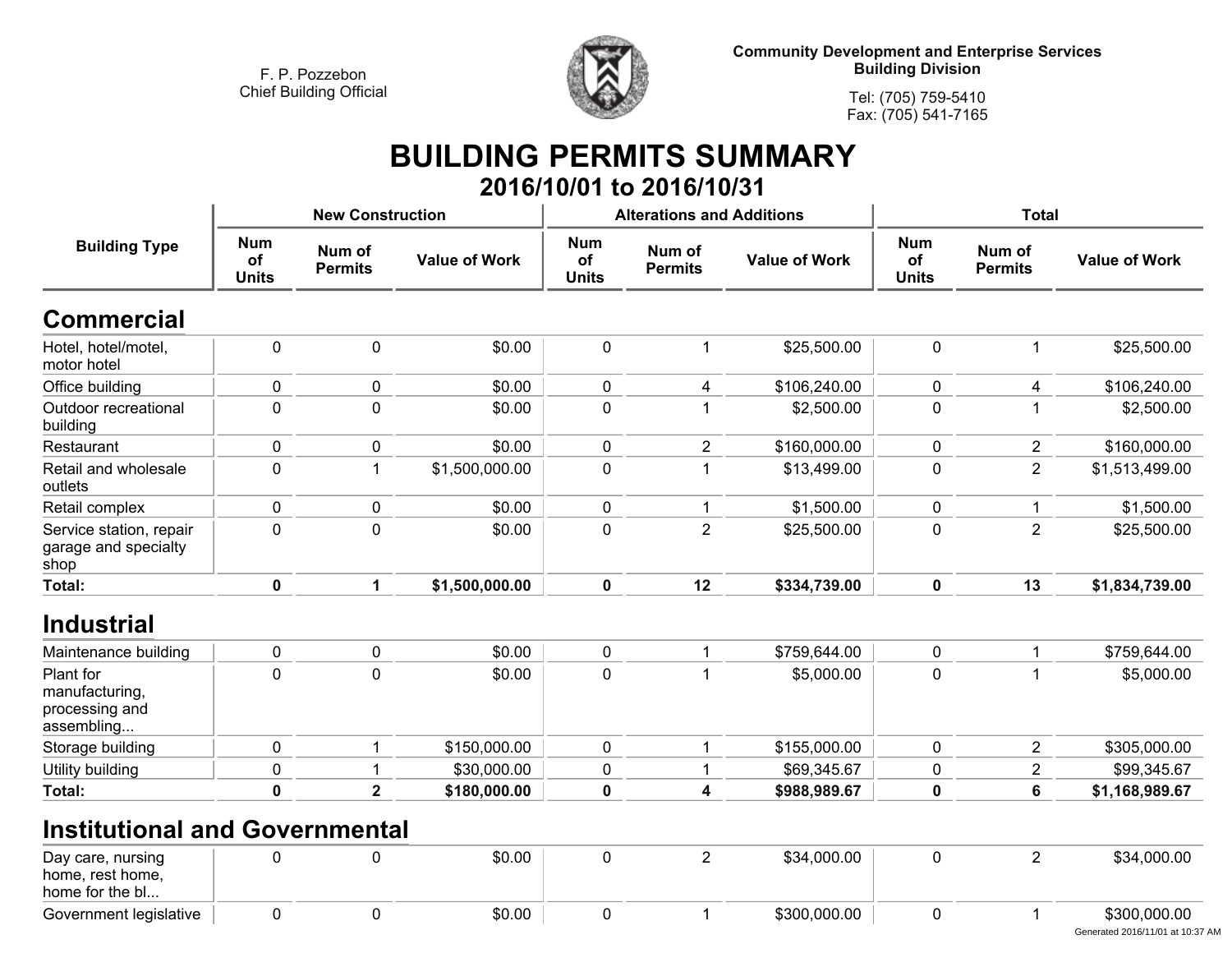| <b>Grand Total:</b>                                      | 6 |   | \$3,560,000.00 | 0           | 148            | \$3,118,045.07 | 6                | 155            | \$6,678,045.07 |
|----------------------------------------------------------|---|---|----------------|-------------|----------------|----------------|------------------|----------------|----------------|
| Total:                                                   | 6 | 4 | \$1,880,000.00 | 0           | 126            | \$1,406,116.40 | 6                | 130            | \$3,286,116.40 |
| Single House                                             |   |   | \$200,000.00   | 0           | 113            | \$992,992.90   |                  | 114            | \$1,192,992.90 |
| Semi-Detached or<br>Double (side by side),<br>single-att | 5 | 3 | \$1,680,000.00 | 0           | 4              | \$7,300.00     | 5                | 7              | \$1,687,300.00 |
| Row House                                                | 0 | 0 | \$0.00         | $\mathbf 0$ |                | \$1,200.00     | 0                |                | \$1,200.00     |
| Apartment -<br>Condominium                               | 0 | 0 | \$0.00         | $\mathbf 0$ | $\overline{2}$ | \$28,623.50    | $\boldsymbol{0}$ | $\overline{2}$ | \$28,623.50    |
| Apartment                                                | 0 | 0 | \$0.00         | $\mathbf 0$ | 6              | \$376,000.00   | 0                | 6              | \$376,000.00   |
| <b>Residential</b>                                       |   |   |                |             |                |                |                  |                |                |
| high school, junior<br>high school<br>Total:             | 0 | 0 | \$0.00         | $\pmb{0}$   | 6              | \$388,200.00   | $\mathbf 0$      | 6              | \$388,200.00   |
| Secondary school,                                        | 0 | 0 | \$0.00         | $\mathbf 0$ |                | \$46,000.00    | $\mathbf 0$      |                | \$46,000.00    |
| and administration<br>building<br>Religious building     | 0 | 0 | \$0.00         | 0           | $\overline{2}$ | \$8,200.00     | $\mathbf{0}$     | 2              | \$8,200.00     |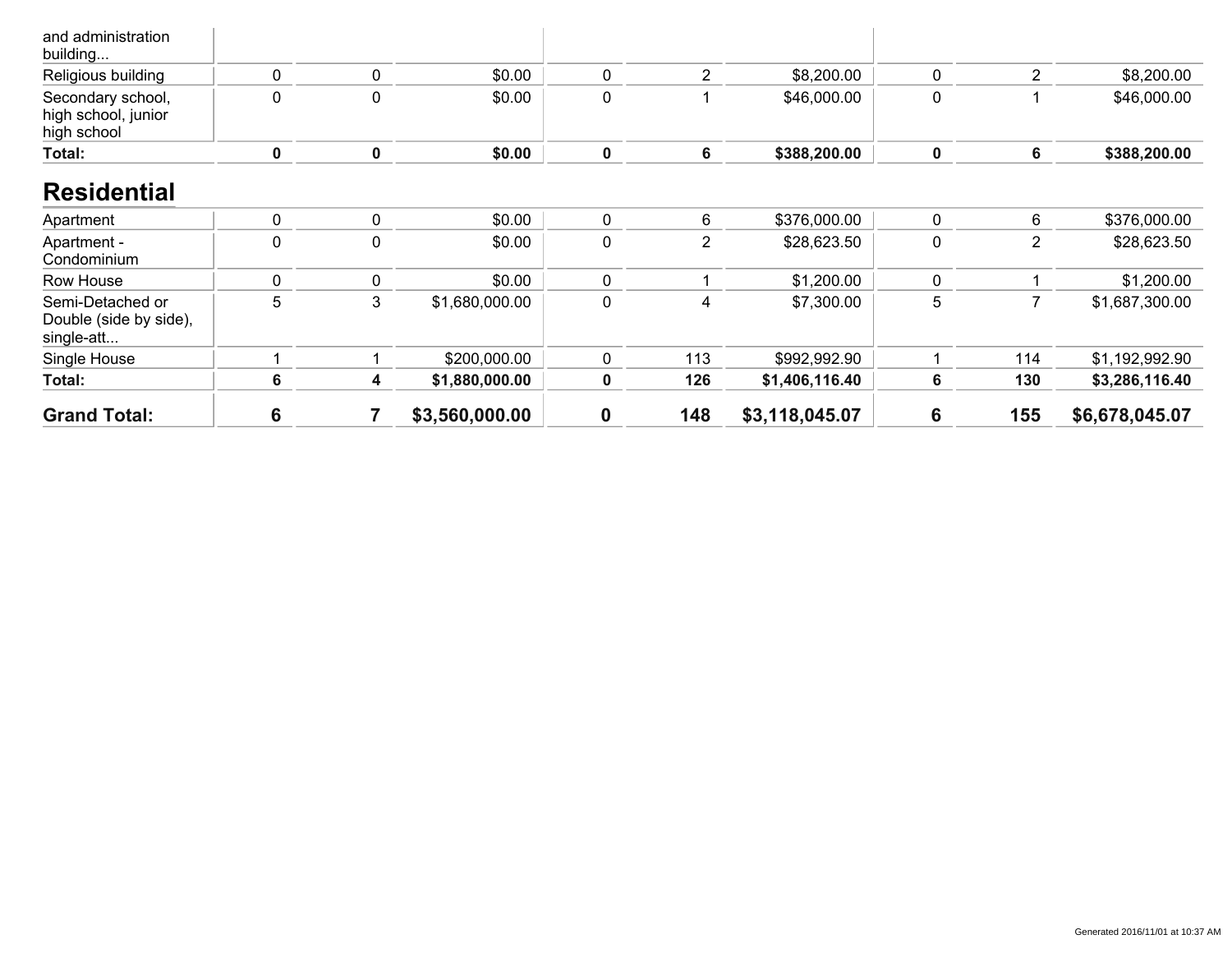

**Community Development and Enterprise Services Building Division**

**Tel: (705) 759-5410Fax: (705) 541-7165**

## **DEMOLITION PERMITS SUMMARY**

|                                       |                        |                          |                         |                 | 2016/10/01 to 2016/10/31         |                      |                        |                          |                      |
|---------------------------------------|------------------------|--------------------------|-------------------------|-----------------|----------------------------------|----------------------|------------------------|--------------------------|----------------------|
| <b>Building Type</b>                  |                        | <b>New Construction</b>  |                         |                 | <b>Alterations and Additions</b> |                      | <b>Total</b>           |                          |                      |
|                                       | Num of<br><b>Units</b> | Num of<br><b>Permits</b> | Value of<br><b>Work</b> | Num of<br>Units | Num of<br><b>Permits</b>         | <b>Value of Work</b> | Num of<br><b>Units</b> | Num of<br><b>Permits</b> | <b>Value of Work</b> |
| <b>Commercial</b>                     |                        |                          |                         |                 |                                  |                      |                        |                          |                      |
| Retail and<br>wholesale outlets       | 0                      | 0                        | \$0.00                  | 0               | 2                                | \$1,500.00           | 0                      | $\overline{2}$           | \$1,500.00           |
| Total:                                | 0                      | 0                        | \$0.00                  | 0               | $\mathbf{2}$                     | \$1,500.00           | 0                      | $\mathbf{2}$             | \$1,500.00           |
| <b>Institutional and Governmental</b> |                        |                          |                         |                 |                                  |                      |                        |                          |                      |
| Religious building                    | 0                      | 0                        | \$0.00                  | $\mathbf 0$     |                                  | \$4,000.00           | 0                      | 1                        | \$4,000.00           |
| Total:                                | $\bf{0}$               | 0                        | \$0.00                  | $\pmb{0}$       |                                  | \$4,000.00           | 0                      | 1                        | \$4,000.00           |
| <b>Residential</b>                    |                        |                          |                         |                 |                                  |                      |                        |                          |                      |
| Apartment                             | 0                      | 0                        | \$0.00                  | 0               |                                  | \$2,000.00           | 0                      | 1                        | \$2,000.00           |
| Single House                          | 0                      | 0                        | \$0.00                  | $-3$            |                                  | \$19,700.00          | $-3$                   |                          | \$19,700.00          |
| Total:                                | 0                      | 0                        | \$0.00                  | $-3$            | 8                                | \$21,700.00          | $-3$                   | 8                        | \$21,700.00          |
| <b>Grand Total:</b>                   | $\mathbf 0$            | $\mathbf 0$              | \$0.00                  | $-3$            | 11                               | \$27,200.00          | $-3$                   | 11                       | \$27,200.00          |